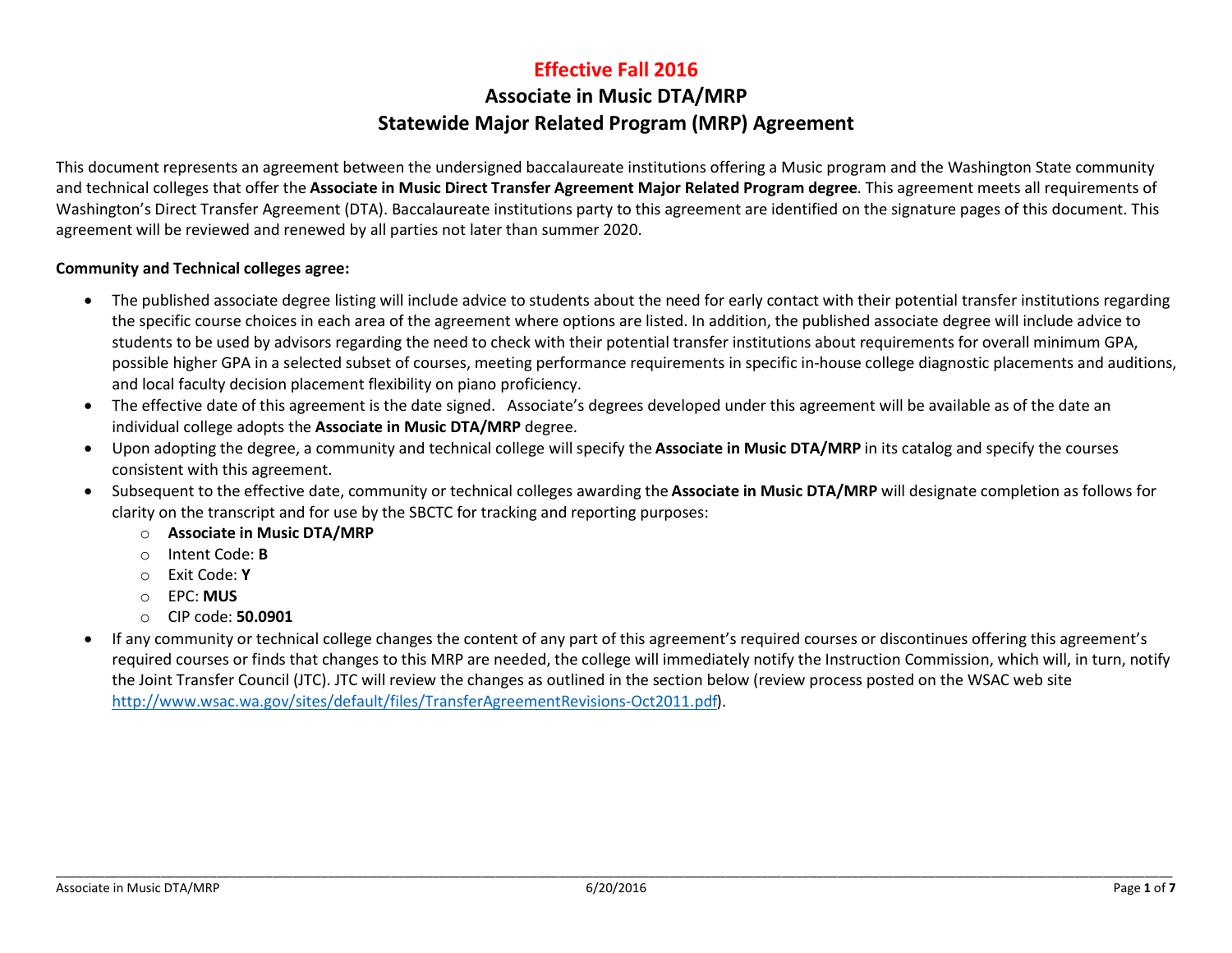## The participating baccalaureate institutions agree:

- Students completing the Associate in Music DTA/MRP, who have also met any specific institutional GPA, performance<sup>1</sup>, and audition requirements, will be regarded as having met the minimum preparation for consideration for admission to a baccalaureate Music program unless an exception is specifically noted in this agreement.
- Baccalaureate institutions will apply the 101-104 quarter credits required under this agreement to the credits required in the bachelor's degree, subject to institutional policy on the transfer of lower division credits.
- Baccalaureate institutions will each build an alert mechanism into their curriculum review process for changes related to this agreement.
	- o The alert will go to the institution or sector Joint Transfer Council member.
	- $\circ$  If the proposed change will affect lower division course taking, the Joint Transfer Council member will bring the issue to JTC's attention for action to review or update this MRP Agreement.
- Prior to making changes in the admission requirements, institutions agree to participate in the JTC-designed review process and to abide by the related implementation timelines (review process at the WSAC web site (http://www.wsac.wa.gov/sites/default/files/TransferAgreementRevisions-Oct2011.pdf).
- This statewide process applies only to changes<sup>2</sup> in the requirements for admission to the major. References to changes do not include changes in graduation requirements that are completed at the upper division level or the GPA/performance requirements an institution may establish for admission to a program.

## The Joint Transfer Council agrees:

JTC will officially notify the Washington Student Achievement Council (WSAC) of each review and of any subsequent changes made to the agreement. Official signatures of parties to this agreement are kept on file at WSAC.

 $\overline{a}$ 

 $1$  "Performance requirements" refers not only to performance on instrument or voice, but also mastery of theoretical concepts and piano skills often acquired through private lessons.

 $^2$  Changes identified that have an impact on students. This statewide process is called into play when potential students need to complete specific courses not previously identified or present test or performance results or other information not included in the agreement.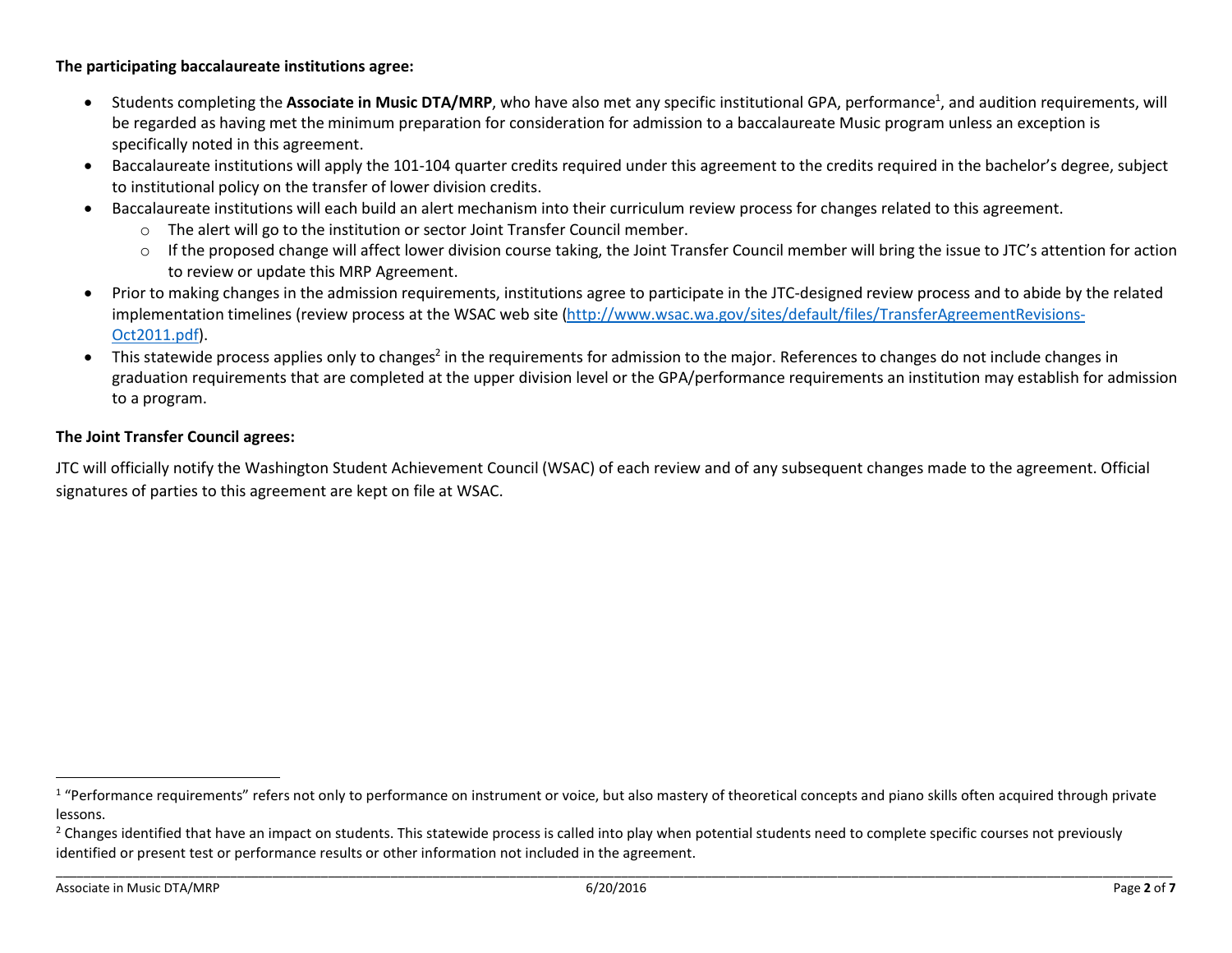| <b>Generic DTA Requirements</b>                                                                                                                                                                                                                                                                                                                                                                                                                                                                                                                                                                                                                                                      | <b>Associate in Music DTA/MRP</b>                                                                                                                                                                                                                                                                                           | <b>Notes</b> |
|--------------------------------------------------------------------------------------------------------------------------------------------------------------------------------------------------------------------------------------------------------------------------------------------------------------------------------------------------------------------------------------------------------------------------------------------------------------------------------------------------------------------------------------------------------------------------------------------------------------------------------------------------------------------------------------|-----------------------------------------------------------------------------------------------------------------------------------------------------------------------------------------------------------------------------------------------------------------------------------------------------------------------------|--------------|
| I. Be issued only to students who have earned a cumulative<br>grade point average of at least 2.00, as calculated by the<br>degree awarding institution.                                                                                                                                                                                                                                                                                                                                                                                                                                                                                                                             | Minimum grade-point average requirements are established by each institution. Meeting the<br>minimum requirements does not guarantee admission. Music programs are competitive and<br>may require a higher GPA overall, a higher GPA in a selected subset of courses or a specific<br>minimum grade in one or more courses. |              |
| A. A minimum of 60 quarter hours of general education courses distributed as follows: (DTA language)                                                                                                                                                                                                                                                                                                                                                                                                                                                                                                                                                                                 |                                                                                                                                                                                                                                                                                                                             |              |
| 1. Basic Requirements                                                                                                                                                                                                                                                                                                                                                                                                                                                                                                                                                                                                                                                                |                                                                                                                                                                                                                                                                                                                             |              |
| 1a. Communication Skills (10 credits)<br>Must include at least five credits (5) of English composition.<br>Remaining credits may be used for an additional<br>composition course or designated writing courses or<br>courses in basic speaking skills (e.g. speech, rhetoric, or<br>debate).                                                                                                                                                                                                                                                                                                                                                                                         | 10 quarter credits<br>5 quarter credits English Composition<br>$\bullet$<br>5 quarter credits in a selected communication<br>$\bullet$<br>course from the distribution list.                                                                                                                                                |              |
| 1.b. Quantitative/Symbolic Reasoning Skills (5                                                                                                                                                                                                                                                                                                                                                                                                                                                                                                                                                                                                                                       | 5 quarter credits Math or Logic                                                                                                                                                                                                                                                                                             |              |
| credits).<br>1. Five (5) credits of college level mathematics (a course<br>with a Mathematics prefix numbered 100 or above that<br>furnishes the quantitative skills required in the commonly<br>recognized educational transfer pathways toward a<br>baccalaureate degree. Accepted courses in these pathways<br>are: Pre-calculus or higher, Mathematics for Elementary<br>Education, Business Pre-calculus/Finite Mathematics,<br>Statistics, and Math in Society; or<br>2. Five (5) credits of a symbolic logic course that focuses on<br>(a) sentence logic with proofs and (b) predicate logic with<br>quantifiers and proofs and/or Aristotelian logic with Venn<br>Diagrams. | 5 quarter credits mathematics - College-level<br>math (e.g. MATH& 107 or higher); or<br>Five (5) credits of a symbolic logic course that<br>$\bullet$<br>focuses on (a) sentence logic with proofs and<br>(b) predicate logic with quantifiers and proofs<br>and/or Aristotelian logic with Venn Diagrams.                  |              |
| 2. Distribution Requirements. Within distribution requirements, integrative, synthesizing courses and programs, including interdisciplinary courses and                                                                                                                                                                                                                                                                                                                                                                                                                                                                                                                              |                                                                                                                                                                                                                                                                                                                             |              |
| linked sequences of courses, are to be encouraged, especially for colleges requiring a minimum of two disciplines per area. (DTA language)<br>NOTES: Within appropriate distribution areas, colleges are encouraged to develop curriculum which provides students with an understanding of and<br>sensitivity to cultural differences by completing courses requiring study of cultures other than their own. To most, this may include minority, non-Western<br>ethnic, or other area studies. A specific course may be credited toward no more than one distribution or skill area requirement. A list of suggested disciplines<br>is subject to review by the ICRC.               |                                                                                                                                                                                                                                                                                                                             |              |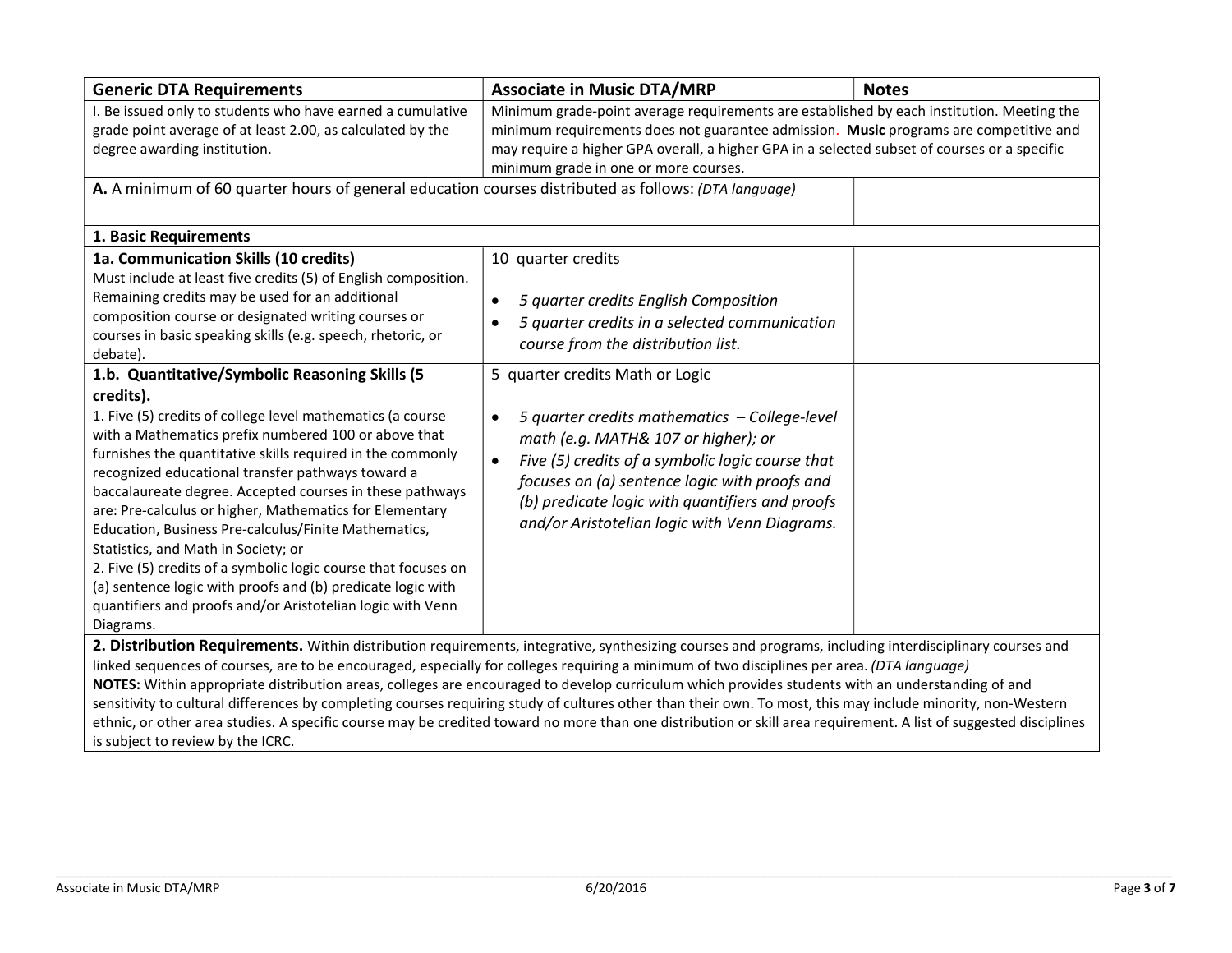| 2a. Humanities (15-20 credits)<br>Selected from at least two disciplines. No more than 10<br>credits allowed from any one discipline. (No more than 5<br>credits in foreign language at the 100 level). No more than 5<br>credits in performance/skills courses are allowed.<br>2.b. Social Sciences (15-20 credits)<br>Selected from at least two disciplines. No more than 10 | 15 quarter credits<br>10 quarter credits Music Theory<br>$\bullet$<br>Theory 1 (one quarter) during first year,<br>Theory 2 (one quarter) during second year)<br>5 quarter credits other discipline<br>15 quarter credits<br>(2 disciplines) |                                                                                                                                                                                      |
|---------------------------------------------------------------------------------------------------------------------------------------------------------------------------------------------------------------------------------------------------------------------------------------------------------------------------------------------------------------------------------|----------------------------------------------------------------------------------------------------------------------------------------------------------------------------------------------------------------------------------------------|--------------------------------------------------------------------------------------------------------------------------------------------------------------------------------------|
| credits allowed from any one discipline.<br>2.c. Natural Sciences (15-20 credits)                                                                                                                                                                                                                                                                                               | 15 quarter credits                                                                                                                                                                                                                           |                                                                                                                                                                                      |
| Selected from at least two disciplines. No more than 10<br>credits allowed from any one discipline. At least 10 credits<br>in physical, biological and/or earth sciences. Shall include at<br>least one laboratory course.                                                                                                                                                      | (2 disciplines, one lab)                                                                                                                                                                                                                     |                                                                                                                                                                                      |
| Sub-total                                                                                                                                                                                                                                                                                                                                                                       | 60 quarter credits                                                                                                                                                                                                                           |                                                                                                                                                                                      |
| "Electives"/Music Major Courses                                                                                                                                                                                                                                                                                                                                                 |                                                                                                                                                                                                                                              |                                                                                                                                                                                      |
| Theory/Ear                                                                                                                                                                                                                                                                                                                                                                      | 20 quarter credits<br>(Theory 3,4,5,6 at 5 quarter credits per class per<br>quarter)                                                                                                                                                         | In-house diagnostic testing<br>and/or auditions might affect<br>the credits accepted in this area.<br>Students are advised to check<br>with the receiving institution.               |
| Lessons                                                                                                                                                                                                                                                                                                                                                                         | 6 quarter credits<br>(1 credit per quarter for 6 quarters)                                                                                                                                                                                   | In-house auditions might affect<br>the credits accepted in this area.<br>Students are advised to check<br>with the receiving institution.                                            |
| Ensemble                                                                                                                                                                                                                                                                                                                                                                        | 12 quarter credits<br>(2 credits per quarter for 6 quarters)                                                                                                                                                                                 | Students are advised to check<br>with the receiving institution to<br>assure their college ensemble<br>fulfills the requirement of a<br>'major ensemble.'                            |
| Keyboard/Piano                                                                                                                                                                                                                                                                                                                                                                  | 3 to 6 quarter credits                                                                                                                                                                                                                       | The number of credits required<br>in this area remains a local<br>decision. Receiving institutions<br>retain the ability to complete<br>diagnostic testing for piano<br>proficiency. |
| <b>Total Credits</b>                                                                                                                                                                                                                                                                                                                                                            | 101-104 quarter credits                                                                                                                                                                                                                      |                                                                                                                                                                                      |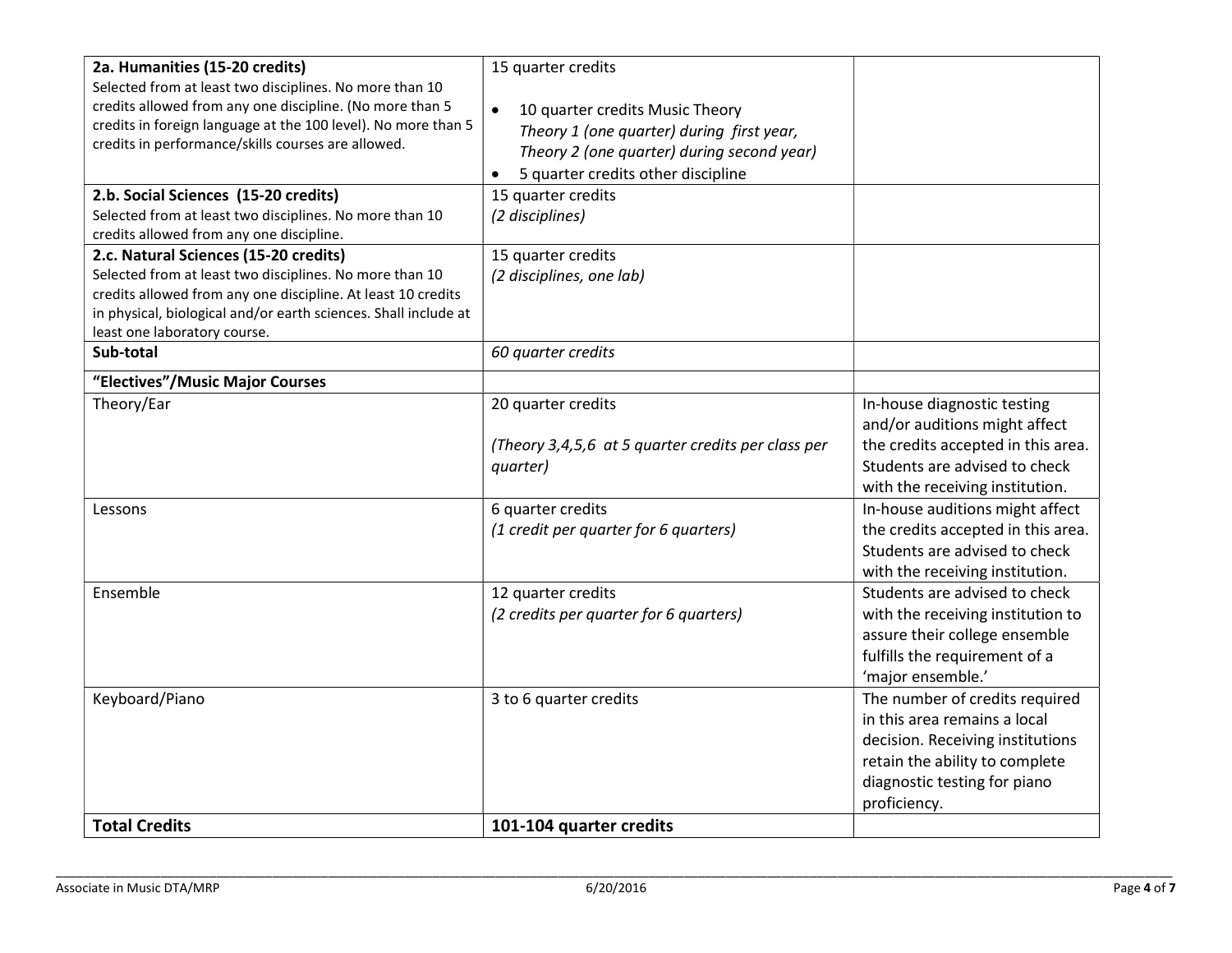### Notes on Application to a University or College

- 1. Admission application deadlines vary; students must meet the deadline for the university or universities to which they plan to apply for transfer admission.
- 2. Certain schools may have additional "university-specific" requirements for admission to the institution that are not prerequisites specifically identified in the DTA requirements.
- 3. Certain colleges and universities might have "university-specific" requirements for graduation (e.g. institutional residency requirements). Students are advised to consult their destination college or university.

### Associate Degrees developed under this agreement shall:

- Meet the requirements of the statewide Direct Transfer Agreement as it applies to both institutions party to this agreement and other institutions party to the statewide DTA agreement. Students seeking admission to public institutions will be given priority in the admission decision for admission to the institution over similarly qualified transfer applicants without a Direct Transfer Associate degree. Admission to an institution does not guarantee admission to a specific program or major.
- Be issued only to students who have earned a cumulative grade point average of at least 2.00, as calculated by the degree awarding institution. Specific grade requirements vary from course to course and among transfer institutions. Students must check with the transfer institution. Note that admission to specific Music programs is competitive; therefore, no particular GPA can guarantee admission to any specific program.

THIS DOCUMENT RECORDS THE ASSOCIATE IN MUSIC DTA/MRP AGREEMENT. IT IS NOT INTENDED TO SERVE AS AN ADVISING TOOL FOR STUDENTS. ADVISING SHEETS ARE DEVELOPED BY COLLEGES AND UNIVERSITIES USING THIS DOCUMENT AS A GUIDE.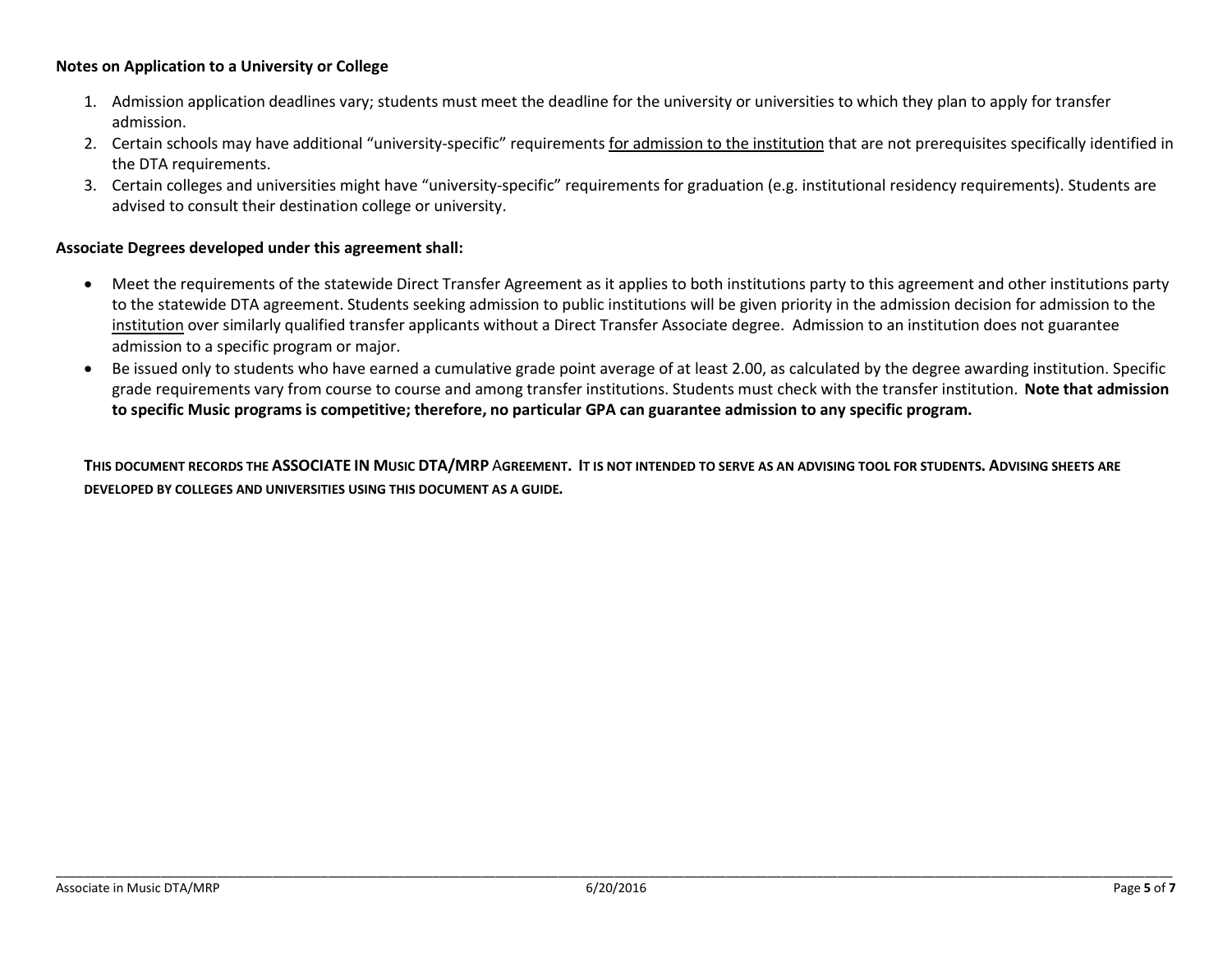# **Associate in Music DTA/MRP Statewide Major Related Program (MRP) Agreement**

# **Participants to the Agreement**

"The Joint Transfer Council (JTC) reviewed this agreement and forwarded it for approval by the chief academic officers of the public and private institutions offering a baccalaureate Music program and by the Deputy Executive Director of Education for the State Board for Community and Technical Colleges representing the public community and technical colleges.

On behalf of the Washington State Community and Technical Colleges

Jan Yoshwara, Deputy Executive Director

Date

|                                                     |                                   |                    | <b>Public Baccalaureate Participants to the Agreement</b> |                                |                    |
|-----------------------------------------------------|-----------------------------------|--------------------|-----------------------------------------------------------|--------------------------------|--------------------|
|                                                     | Stephen Hulbert                   | 05/12/2016         | Mayalun Kesyh Have                                        | Mary Ann Keogh-Hoss 05/12/2016 |                    |
| Central Washington University                       | Michael Zimmerman                 | Date<br>05/12/2016 | Eastern Washington University<br>endof Jallash,           | <b>Gerald Baldasty</b>         | Date<br>05/12/2016 |
| The Evergreen State College<br>tria brittout autric | Erica Weintraub Austin 05/12/2016 | Date               | University of Washington<br>monthel                       | <b>Brent Cabajal</b>           | Date<br>05/12/2016 |
| <b>Washington State University</b>                  |                                   | Date               | Western Washington University                             |                                | Date               |